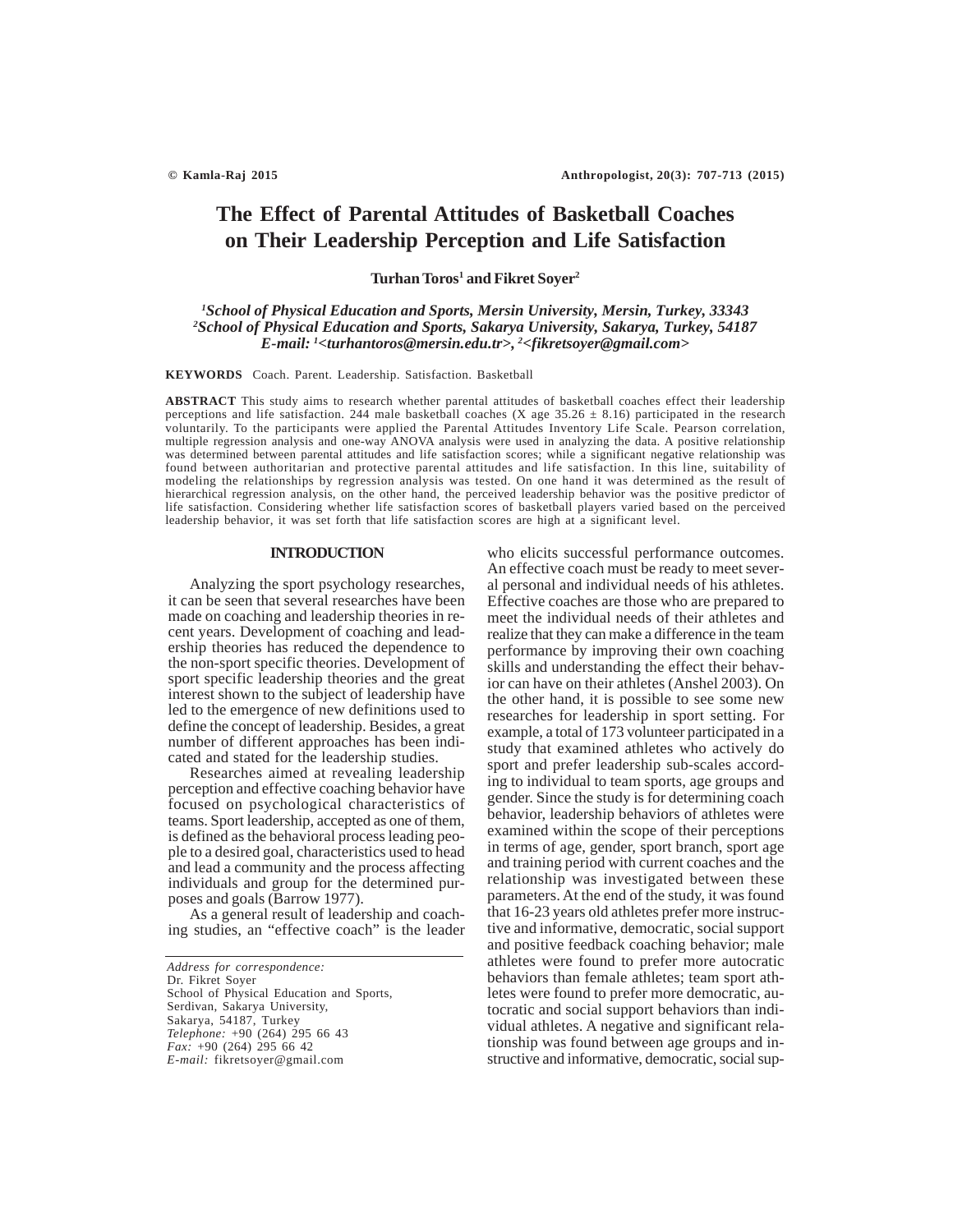port and positive feedback coaching behaviors of athletes (Eskiyecek et al. 2015). There is another study conducted by a total of 411 coaches consisting of head coaches, assistant coaches and volunteer coaches working at basketball schools. Significant differences were found in leadership and intrinsic motivation mean levels of basketball coaches in terms of experience year. As a result, leadership and intrinsic motivation show differences in terms of experience year (Toros et al. 2013).

On the other hand, a basketball coach must be happy with his job to form a successful team. Thus, life satisfaction of coaches varies at different stages of life. Subjective well-being and life satisfaction is a branch of psychology that examines how people evaluate their lives. These life evaluations are composed of cognitive judgments and frequency of positive and negative emotions. In fact, subjective well-being and life satisfaction mean a coach's evaluation of his own life and pronouncing judgment. It's likely to say that subjective well-being includes three major components: life satisfaction, presence of positive mood, and absence of negative mood. These three components represent the term happiness indeed (Ryan and Deci 2001). Life satisfaction reflects a summary of positive emotions concerning an individual's cognitive evaluation of his own life quality and satisfaction (Dost 2004). Subjective well-being is identified with the terms happiness and life satisfaction (Veenhoven 1996; Diener 2000; Diener et al. 2003). An individual who experiences high levels of subjective wellbeing is expected to have high levels of life satisfaction perception, to have good feeling and pleasure generally, and to experience negative emotions such as sadness, sorrow and anger rarely. For Ghiselli et al. (2001) and Higgins et al. (1992), low level of life satisfaction influences performance negatively and causes a low level of job satisfaction. Today, there are several empirical and theoretical studies on subjective wellbeing and life satisfaction. The ones examining life satisfaction and sport emphasize the significance of life satisfaction. Researches on life satisfaction analyzing the changing nature of sports teams are essential for social psychology studies and have an important place in research fields. Social psychology studies aimed at examining the dynamics of sports teams remark the importance of life satisfaction. Life satisfaction may play a significant role in determining the level of achievement of basketball coaches. In a study conducted by Kara and his friends (2014), it was aimed to determine the life satisfaction and loneliness level of partners of elite athletes. Findings didn't indicate any significant difference between genders. However working status and partners of athletes who have a child were reported to have a higher level of life satisfaction. As a result, partners of athletes were reported to enjoy their life regardless of gender differences but also feel themselves alone. Besides, it was reported that no relationship was found between being happy for their life in general and loneliness feeling of individuals.

It is stated that life satisfaction individuals who engage in any sort of nature sports has increased dramatically (Gezer 2014).

 On the other hand, relations between basketball coaches are not stable and likely to be affected by external factors. As a result of such relations, appearance of life satisfaction of basketball coaches and their performance may be influenced by several internal and external factors.

Having a low or high level of life satisfaction will have an impact on basketball coaches' optimism about the future and provide their potential and creativeness to appear. In this process, the role of parental attitudes is as important as the opportunities given to coaches by society. Parental attitudes depend on how and to what extent the needs of children are satisfied by their parents (Trautner 1991). Having a high level of life satisfaction is important for basketball coaches to get through a difficult period of life in which they become independent of their parents and develop their identity. A basketball coach who experiences a high level of life satisfaction will become a hopeful, confident and thus, a happy person. Parental attitudes are important for basketball coaches to grow up in family environment where there is healthy communication, to feel good and to show it by his behaviors. Attitudes as one of the important concepts in behavioral sciences are defined as permanent judgmental tendencies leading individuals to behave towards, think or feel about a certain person, object or event whether in a positive or negative way (Budak 2000). Attitudes of parents towards their children play a significant role in shape of the future life and general well-being of their children.

Therefore, the aim of this study is to research whether parental attitudes of basketball coaches affect their leadership perceptions and life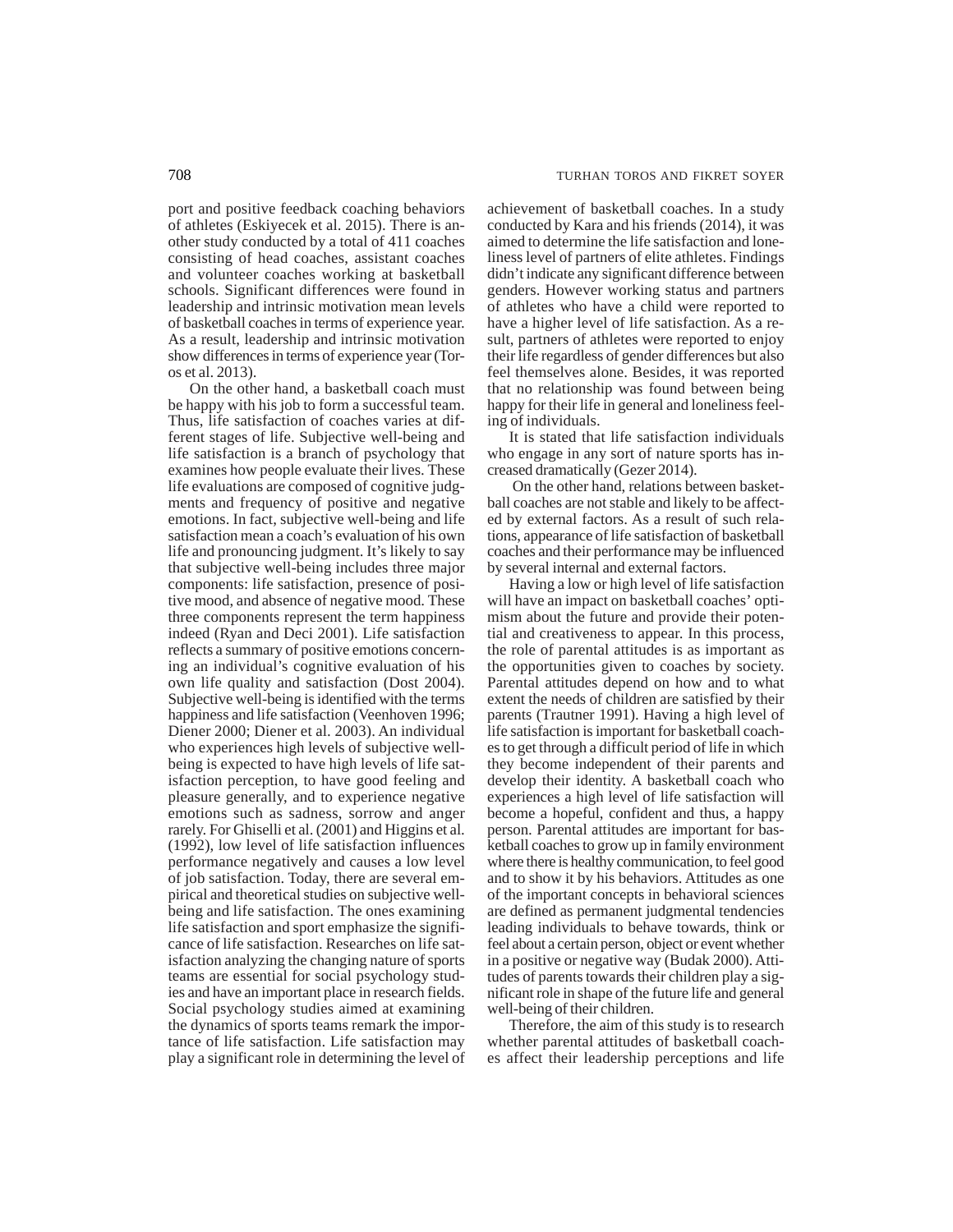satisfaction. As the result of this study, relation and interaction between parental attitudes, leadership behaviors and life satisfaction levels of basketball coaches considered important for team sports will be determined and a different dimension of sport psychology rarely examined in Turkey will take its place in literature. Revealing the importance of being a team for sport psychologists, particularly for the ones who work as an implementer, and the affecting elements will enable teams to be organized in an easier way. That basketball coaches will learn the factors affecting to become a team and the relation between these factors and achievement in sports, on the other hand, may contribute to organize teams in an easier way and maybe to achieve success.

## **METHODOLOGY**

## **Research Group**

244 male basketball coaches (X age:  $35.26 \pm$ 8.16) participated in the research voluntarily.

# **Data Collection Tools**

To the participants were applied the Parental Attitudes Inventory, developed by Kuzgun and Eldeleklioglu (1996), the Leadership Scale for Sports (LSS), developed by Chelladurai and Saleh (1978, 1980) and adapted to Turkish for Turkish athletes by Toros and Tiryaki (2006), and the Satisfaction with Life Scale, developed by

Diener et al. (1985) and adapted to Turkish by Koker (1991).

## **Data Analysis**

Pearson correlation, multiple regression analysis and one-way ANOVA analysis were used in analyzing the data. The margin of error was set .05.

## **RESULTS**

In the research, regression models of parental attitudes of basketball coaches were established and tested in line with its relation to leadership perception and life satisfaction (Table 1). Suitability of modeling the significant relations by regression analysis was tested in line with the findings. After it is verified that hypotheses of multiple linear regression analysis are true, a regression analysis was made for determining prediction levels of parental attitudes, leadership perceptions and life satisfaction of basketball coaches. Predictor variables were analyzed by Enter method, a model of regression analysis. Since the regression analysis model (Model 1) was found insignificant, the variables were eliminated from the model starting from the one with the lowest significance level for the purpose of finding the most suitable model. In this model considering life satisfaction significant, the variables of training and instruction, authoritarian mother and protective mother were eliminated by being found insignificant and the remaining

**Table 1: Hierarchical regression analysis on parental attitudes, leadership perceptions and life satisfaction of basketball coaches (Model1, Model2, Model3)**

|                           | Variables / $n = 244$    | â              |       | $\boldsymbol{p}$ |
|---------------------------|--------------------------|----------------|-------|------------------|
| Perceived Leadership      | Training and instruction | Except Model 3 |       |                  |
| <b>Behavior</b>           | Democratic behavior      | $.239*$        | 2.702 | .008             |
|                           | Authoritarian behavior   | Except Model 3 |       |                  |
|                           |                          | $.239*$        | 2.702 | .008             |
|                           | Social support           | $.206*$        | 2.559 | .010             |
|                           | Rewarding behavior       | $.199*$        | 2.417 | .019             |
|                           | Life satisfaction        | $18.421*$      | 4.886 | .000             |
| <b>Parental Attitudes</b> | Democratic mother        | $.267*$        | 3.003 | .003             |
|                           | Protective mother        | Except Model 3 |       |                  |
|                           | Authoritarian mother     | Except Model 3 |       |                  |
|                           | Democratic father        | $.251*$        | 2.926 | .006             |
|                           | Protective father        | Except Model 3 |       |                  |
|                           | Authoritarian father     | $-.146*$       | 2.258 | .032             |
|                           | $\mathbb{R}^2$           |                | .261  |                  |
|                           | $\mathbf{F}$             | 11.426         |       |                  |
|                           | p                        | .000           |       |                  |

 $*p<.05$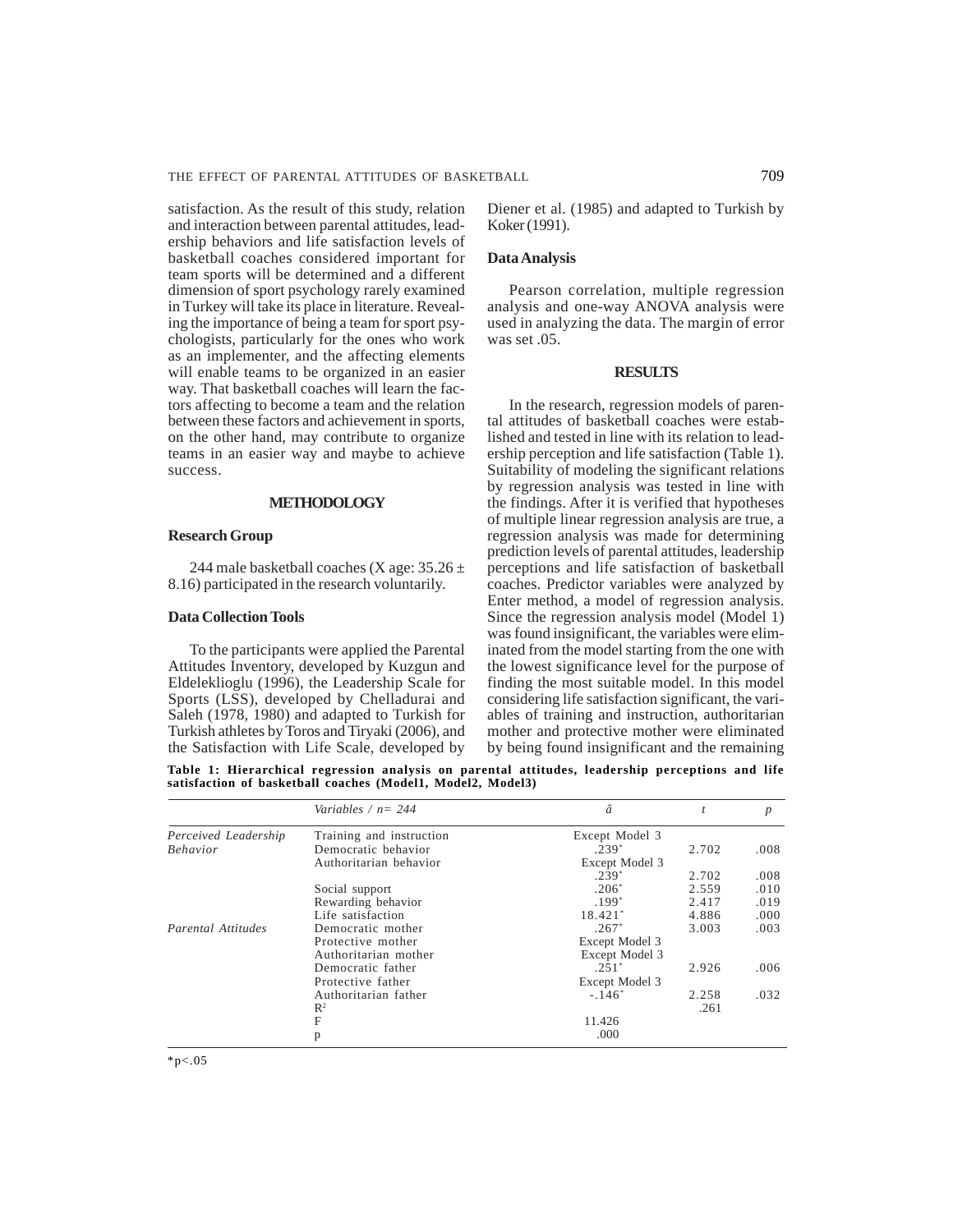variables were reanalyzed. As the result of this analysis, it was determined that rewarding behavior and authoritarian father are among the significant predictors (Model 2). Then, hierarchical regression analysis was made and Model 3 was established. In this model, on the other hand, authoritarian behavior and protective parental attitudes were eliminated; while democratic behavior, social support, democratic mother and democratic father variables were found among significant predictors (Model 3).

## **DISCUSSION**

Basketball is a team sport. Comparing athletes in team sports, it is thought that team athletes playing in an environment where interpersonal interaction level is high are influenced by behaviors of the basketball coach as their leader (Yukl and Van Fleet 1992; Toros 2002). Besides, the most general and uncontrollable factor providing the team to get united and the team members to become socialized are life satisfaction of coaches. Considering the studies on perceived leadership behavior and life satisfaction, on one hand, it is found that parental attitudes have an impact on athletes' leadership perception and their ability to establish consistent, clear and net communication that is suitable especially for the team's duties, goals, values and the roles of individuals. On the other hand, when high level of authoritarian behaviors and the tendency to frequently give penalty-oriented feedback, not to give reinforcement and to ignore the failures are perceived in basketball coaches, it brings to mind that coaching behavior may reduce the level of life satisfaction since such behaviors may have negative effect. In such an environment, athletes would just struggle to win and to receive positive feedback from their coaches (Sullivan and Kent 2003; Reinboth et al. 2004). Since positive reinforcement or encouragement would not be common in this environment, the concern of basketball coaches would be the anxiety of making mistake, rather than being good at sports. Furthermore, it wouldn't encourage team unity or belief.

Mert and Ardahan (2014) stated that life satisfaction, emotional intelligence and recreative nature sports (climbing, rock climbing, cycling and trekking) have impact on ecological perception of an individual.

In a study conducted in Spain on adolescence whose ages were between 14 and 17, it was aimed at to examine the effect of doing exercise in adolescence on life satisfaction and selfcompetence. Findings showed that individuals who are physically active were reported to have a high level of general self-competence and life satisfaction. Besides, significant differences were observed concerning self-competence perception, exercise frequency per week and social environment that exercise was done (Reigal 2014).

In a study done with 104 males (Age mean is  $28.38 \pm 11.66$ ) who do sport, aged between 18 and 70, it was found that negative behavior of coach decrease life satisfaction and sport mentor support has positive impact on life satisfaction. Besides, it was stated that individuals who do sport for health will have an increased life satisfaction (Torregrosa et al. 2014).

In a study done with 12-16 years old Spanish adolescents, positive relationship was detected between physical activity, Mediterranean diet and life satisfaction (Grao-Cruces et al. 2014).

In another study, gateball sport was applied for a 60 years old individual in a closed area, five days a week and 30 minutes. Result showed that gateball sport enhances life satisfaction and thus gateball sport may be a healing method for enhancing life satisfaction of individuals (Kwon-Young Kang 2014).

It was found that while there was an increase in life satisfaction and self-perceptions of Education Philippine elders who join physical activity, a decrease was observed in the levels of depression (Escolar and Guzman 2014).

In a study on life satisfaction, health, selfevaluation and sexuality levels of university students who study in sport sciences, education and nature sciences departments, it was observed that life satisfaction values of sport sciences students were higher. A subjectively positive relationship was observed between physical activity and life satisfaction, health, self-evaluation and sexuality level (Sigmund et al. 2014).

In a study done with Australian women on the relationship between physical activity and life satisfaction, it was found that life satisfaction of women who go to a sport club was found to be higher in comparison to women who go to gymnastic hall and walk. 793 participated in the research (Eime et al. 2014).

In a study conducted on 78 football players, although athletes perceive that their coaches give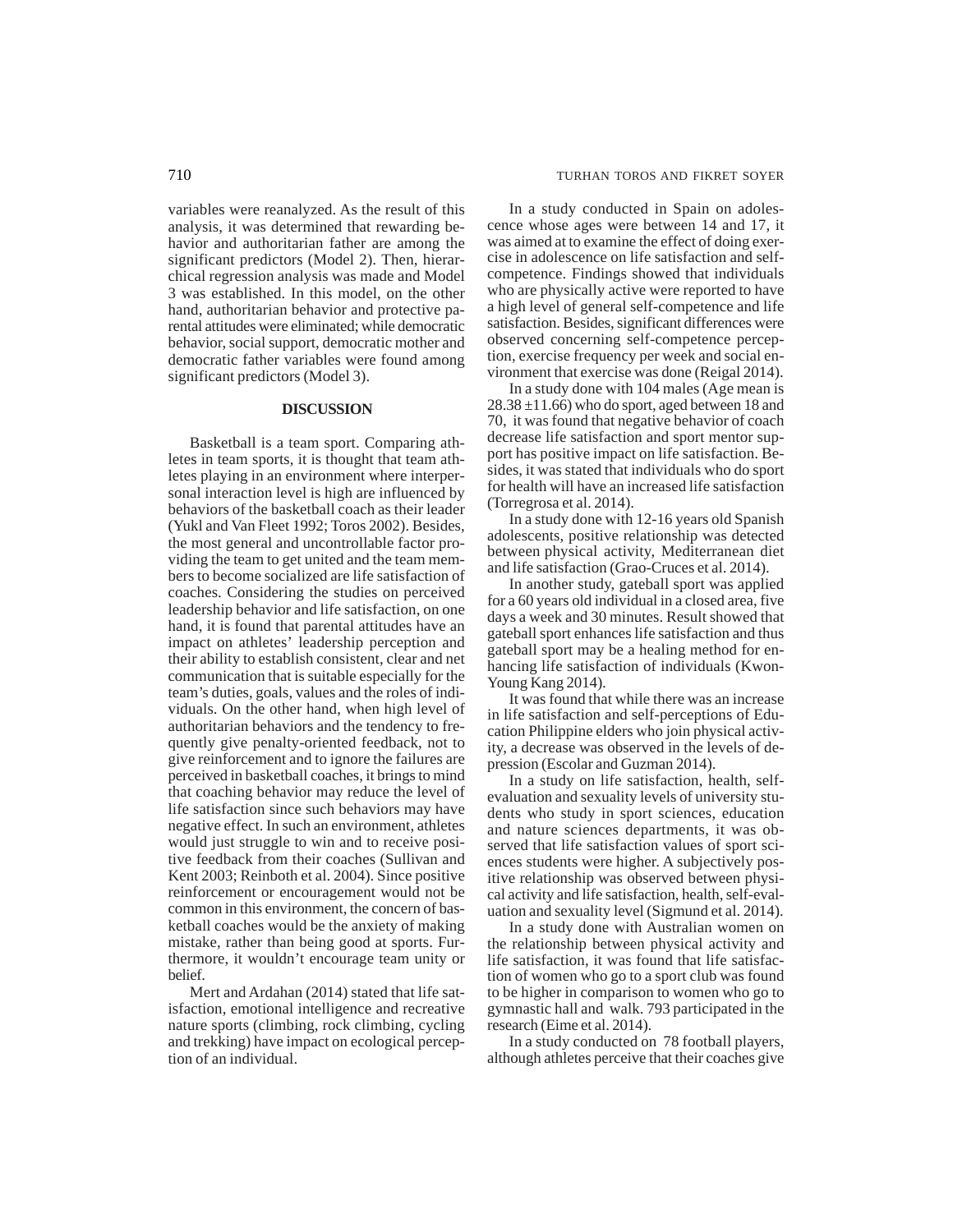importance to education and provide social support, they pointed out that their coaches cannot create mastery oriented motivational climate while carrying out these kinds of behaviour.

In a study done with Turkish Youth National Team football players, when taking into consideration of choices of youth players, it was concluded that coaches who will work with this age group should show interest to personal development of players and provide social support except from their sportive problems. Some differences are available in characteristic democratic behaviour, autocratic behavior and positive feedback directions of behaviors on perceived coaching behavior of athletes. Leadership behavior perceived by athletes is determined according to qualities that coaches have (Türksoy et al. 2013).

Another study was done with 107 athletes who play in football league and minor league B category of infrastructure academy teams. The differences between perceived leadership behaviors of athletes from their coaches and leadership behavior they choose and the difference between the level of satisfaction and leader behavior were investigated. 31 of athletes played as defense, 42 of athletes played as midfield, 25 of athletes played as offence and 9 of athletes played as goalkeeper. As a result, there was found difference between leadership behavior of athletes that they perceived from their coaches and two sub-scales of leadership behavior they choose, autocratic behavior and democratic behavior. The characteristic of coach is taken into consideration in the study, while no significant difference was observed between perceived and preferred leader behavior and satisfaction; significant difference was found between preferred leader behavior and satisfaction regarding the characteristics of athletes (Türksoy 2013).

A study was done for enterprise behavior levels as predictor of perceived leadership behaviors of individual sports athletes. It was done with a total of 170 male athletes from wrestling, athletics, weightlifting, taekwondo, boxing, karate and badminton branches. According to findings, significant correlation was found between sport leadership subscale (education and teaching behavior, democratic behavior, social support behavior and positive feedback behavior) and enterprise (Sari et al. 2014).

#### **CONCLUSION**

Since life satisfaction provides team performance to become a determinant of a successful team formation, behaviors of basketball coaches may change in time. Having defined the elements including these formations and their development, democratic behavior frequently used by parents in relations with their children is indicated as the most proper behavior for personality development of the children since it includes showing unconditional love and respect towards the children. In this behavior, the children are allowed to display certain behaviors within certain limits; thus, a suitable environment is created for developing their sense of responsibility. By this way, parents allow their children to grow up in a free environment, to reveal their talents and to realize themselves. Authoritarian parental attitudes, on the other hand, are displayed by ignoring development level, personality traits and desires of the children and by expecting children to behave in the way the parents want. Since they are punished when they misbehave, the children having authoritarian parents develop dependent personalities and especially males are likely to have many problems accordingly. In the light of this information, basketball coaching is effected by parental behavior.

#### **RECOMMENDATIONS**

- More appropriate findings should be attained by means of using different sport branches
- $\triangleright$  This research can also be done for male and female athletes
- ¾ Self-efficacy, self-competence and self-esteem topics should also be included in studies together with life satisfaction and leadership perception
- New scales for sport should be paid attention in future studies

#### **REFERENCES**

- Anshel MH 2003. *Sport Psychology from Theory to Practice*. 4th Edition. San Francisco, CA: Benjamin Cummings.
- Barrow JC 1977. The variables of leadership: A review and conceptual framework. *Academy of Management Review*, 2: 231-251.
- Budak S 2000. *Dictionary of Psychology.* Ankara: Science and Art Publications.
- Capulcuoglu U, Gunduz B 2013. Coping with stress, test anxiety, academic self-efficacy and parental attitudes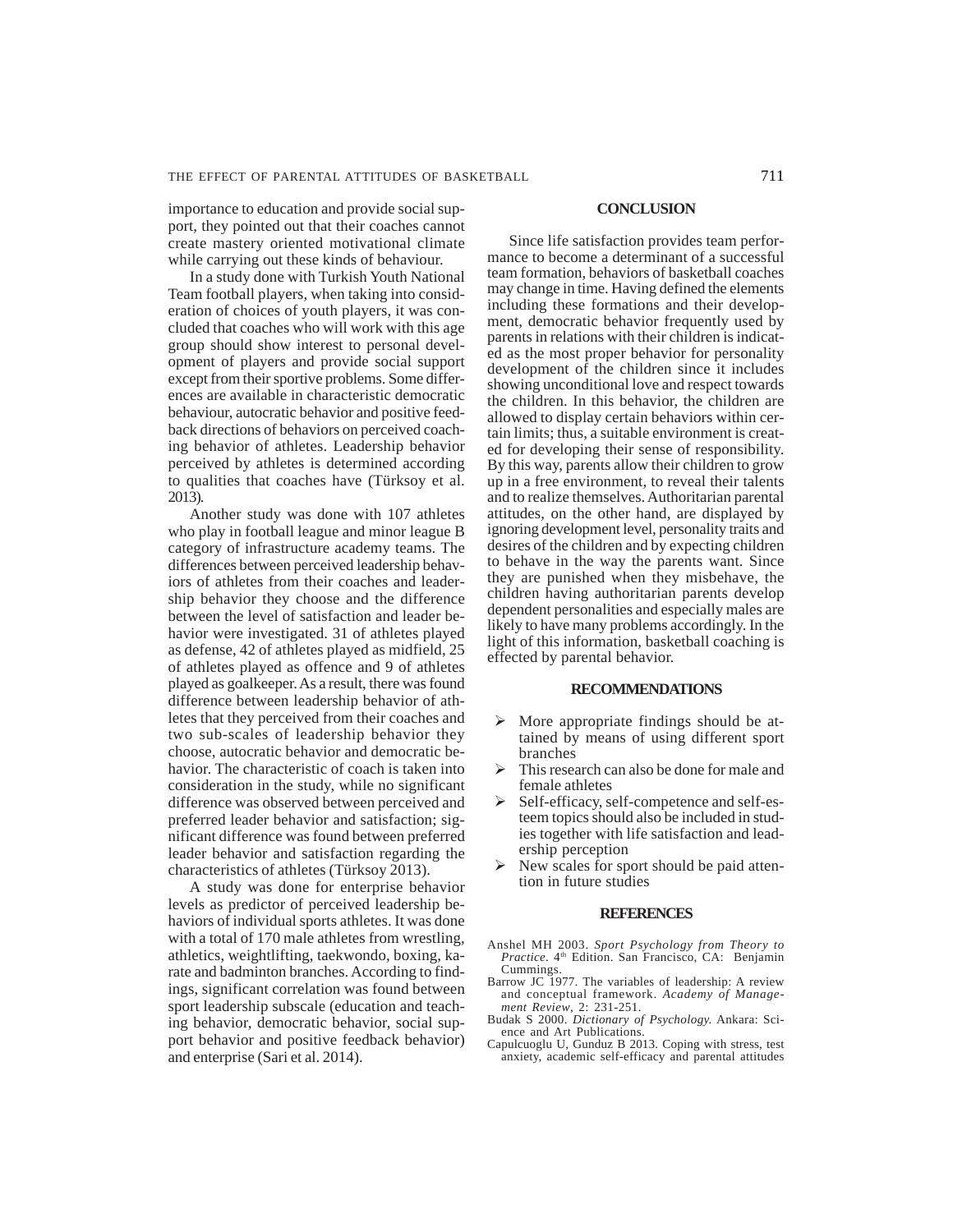in predicting student burnout. *Journal of Educational Sciences Research*, 3(1): 201-218.

- Çepikkurt F, Kizildag Kale E, Tiryaki S 2015. Futbolcularin algiladiklari lider davranislari ve güdüsel iklim arasindaki iliski. *CBÜ Beden Egitimi ve Spor Bilimleri Dergisi,* 7: 2.
- Chelladurai P, Ogasawara E 2003. Satisfaction and commitment of American and Japanese Collegia Tecoaches. *Journal of Sport Management*, 17: 62-73.
- Chelladurai P, Saleh S 1978. Preferred leadership in sports. *Canadian Journal of Applied Sport Sciences*, 3: 85-92.
- Chelladurai P, Saleh S 1980. Dimensions of leadership behavior in sport development of a leadership scale. *Journal of Sport Psychology*, 2: 34-45.
- Diener E 2000. Subjective well-being: The science of happiness and a proposal for a national index. *American Psychology,* 55: 34-43.
- Diener E, Emmons RA, Larsen RJ, Griffin S 1985. The satisfaction with life scale. *Journal of Personality Assessment*, 49: 71-75.
- Diener E, Suh EM, Lucas RE 2003. Personality culture and subjective well-being: Emotional and cognitive evaluation of life. *Annual Review of Psychology,* 54: 403-428.
- Dost M 2004. *The Subjective Well-being Levels of the University Students.* Doctoral Dissertation, Unpublished. Social Sciences Institute. Ankara: Hacettepe University.
- Escolar Chua RL, Guzman ABD 2014. Effects of third age learning programs on the life satisfaction, selfesteem, and depression level among a select group of community dwelling Filipino elderly. *Educational Gerontology*, 40(2): 77-90, 14.
- Eskiyecek CG, Bayazit B, Sari I 2015. Sporcularda tercih edilen antrenör liderlik davranislarinin yas, cinsiyet ve spor dali açisindan incelenmesi (Diyarbakir Örnegi). *SSTB International Refereed Academic Journal of Sports, Health and Medical Sciences*; 15(5):  $27-42.$
- Gezer H 2014. *Spor Yapan ve Spor Yapmayan Emniyet Teskilati Mensuplarinin Yasam Doyumu ve Tükenmislik Düzeylerinin Incelenmesi*. Yüksek Lisans Tezi, Mugla Sitki Koçman Üniversitesi, Saglik Bilimleri Enstitüsü.
- Ghiselli RE, La Lopa JM, Bai B 2001. Job satisfaction, life satisfaction, and turnover intent among foodservice managers. *Cornell Hotel and Restaurant Administration Quarterly,* 42(2): 28-37.
- Grao C, Alberto F, Martínez A, Nuviala A 2014. Association of fitness with life satisfaction, health risk behaviors, and adherence to the Mediterranean diet in Spanish adolescents. *Journal of Strength and Conditioning Research (Lippincott Williams and Wilkins),* 28(8): 2164-2169.
- Higgins CA, Duxbury LE, Irving RH 1992. Work–family conflict in the dual career family. *Organizational Behavior and Human Decision Processes*, 51(1): 51- 75.
- Kara FM, Kelecek S, Asçi H 2014. Sporcu eslerinin yasam doyumu ve yalnizlik düzeylerinin incelenmesi. *Hacettepe Spor Bilimleri Dergisi*, 25: 55-66*.*
- Koker S 1991. *Comparing Life Satisfaction Levels of Normal and Problem Adolescents.* Master Thesis, Unpublished. Institute of Social Sciences. Ankara: Ankara University.
- Kuzgun Y, Eldeleklioglu J 1996. The effect of parental behaviors on self-realization level of individuals. *Hacettepe Journal of Social and Human Sciences*, 5(1): 1.
- Kwon Young K 2014. Indoor Gateball's influence on life satisfaction and the prevention of falls by the elderly. *Journal of Physical Therapy Science*, 26(12): 1885-1886.
- Mert M, Ardahan F 2014. The determination of the impact level of life satisfaction emotional intelligence and participating in recreational outdoor sport on ecological perception: Turkey case. *SSTB International Refereed Academic Journal of Sports, Health and Medical Sciences,* 12(4): 34-41.
- Reigal R, Videra A, Gil J 2014. Physical exercise, general self-efficacy and life satisfaction in adolescence. *Revista Internacional De Medicina Y Ciencias De La Actividad Física Y Del Deporte,* 14(55): 561-576.
- Reinboth M, Duda JL, Ntoumanis N 2004. Dimensions of coaching behavior, need satisfaction, and the psychological and physical welfare of young athletes. *Motivation and Emotion*, 28: 297-313.
- Rochelle Harvey E, Warren JP 2014. Dose-response of women's Health-Related Quality of Life (Hrqol) and life satisfaction to physical activity. *Journal of Physical Activity and Health*, 11(2): 330-339.
- Ryan RM, Deci EL 2001. On happiness and human potentials: a review of research on hedonic and eudemonic well-being. *Annual Review of Psychology*, 52: 141-166.
- Sari I, Soyer F, Gülle M 2014. The role of perceived leadership behaviors as predictor of assertiveness levels in individual sport athletes. *Procedia-Social and Behavioral Sciences,* 152: 446-450.
- Sezer O, Oguz V 2010. Examining self-assessment of university students in terms of parental attitudes and certain socio-demographic variables. *Kastamonu Journal of Education*, 18(3): 743-758.
- Sigmund M, Kvintová J, Høebíèková H, Šafáø M, Sigmundová D 2014. Life satisfaction, health, self-evaluation and sexuality in current university students of sport sciences, education and natural sciences. *Acta Universitatis Palackianae Olomucensis Gymnica*, 44(4): 231-241.
- Sullivan PJ, Kent A 2003. Coaching efficacy as a predictor of leadership style in intercollegiate athletics. *Journal of Applied Sport Psychology*, 15: 1-11.
- Toros T 2001. *The Effect of Goal Orientations, Motivational Climate and Authenticity and Difficulty Level of Goals on Life Satisfaction Among Elite and Non-Elite Male Basketball Players*. Master Thesis, Unpublished. Turkey: Mersin University Institute of Medical Sciences.
- Toros T 2002. Goal orientation, motivational climate and life satisfaction among elite and non-elite male basketball players. *HU Journal of Sport Sciences,* 13(3): 24- 36.
- Toros T 2005. The relation of playing time to goal perspective approach, life satisfaction and perceived motivational climate in young male basketball players. *HU Journal of Sport Sciences*, 16(2): 50- 63.
- Toros T, Tiryaki S 2006. Validity and Reliability Study of Leadership Scale for Sports. *9th International Congress on Sports Science,* 3-5 November, Mugla, Turkey.